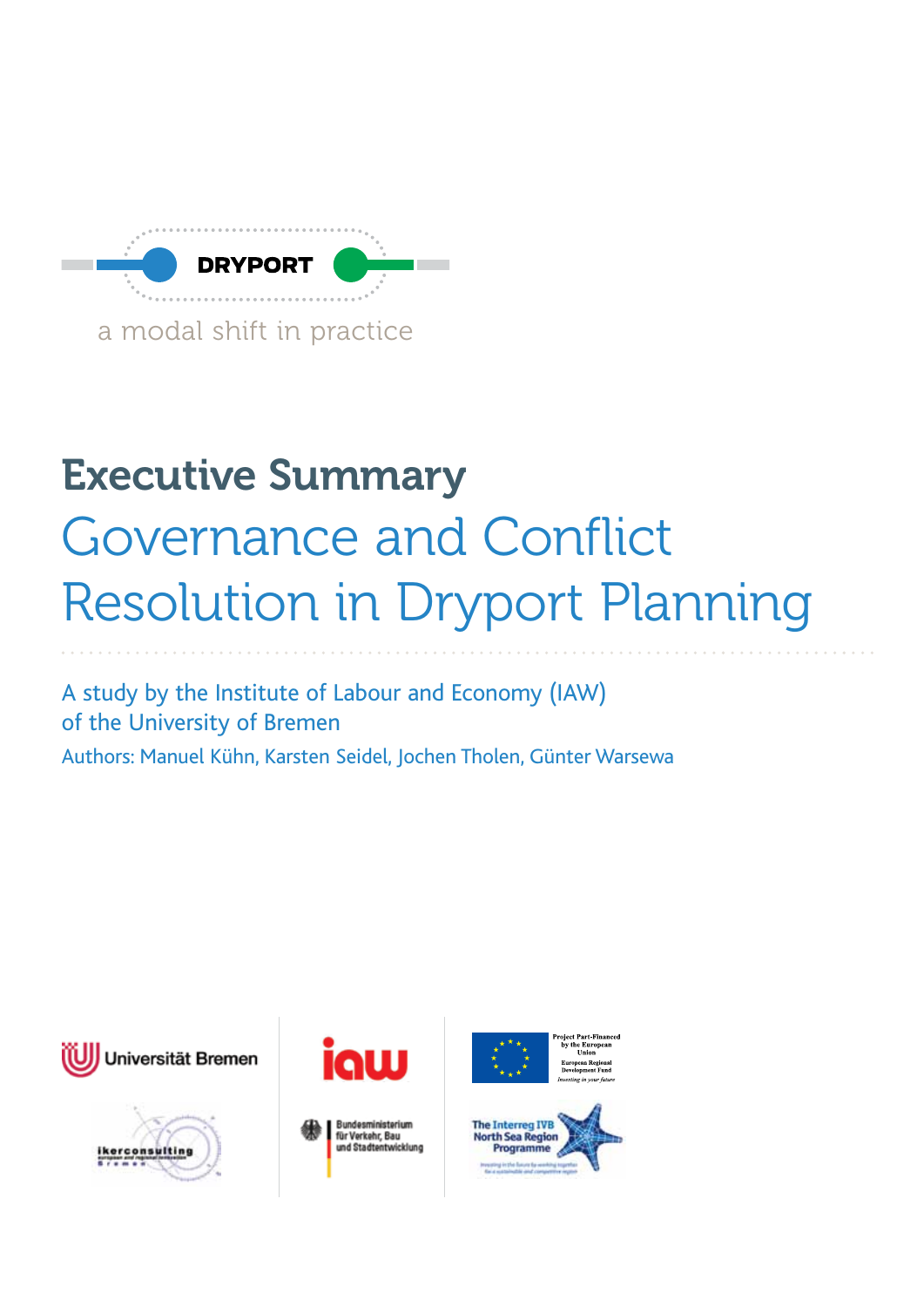# Executive Summary

#### **If 'dryport' is the answer, what is the question?**

*'A dry port is an inland intermodal terminal directly connected by road or rail to a seaport and operating as a centre for the transshipment of sea cargo to inland destinations. In addition to their role in cargo transshipment, dry ports may also include facilities for storage and consolidation of goods, maintenance for road or rail cargo carriers and customs clearance services. The location of these facilities at a dry port relieves competition for storage and customs space at the seaport itself.'*

The concept of dryports, and the benefits they can offer within the supply chain, is spreading across Europe, gaining interest from logistics operators, shippers, ports and others looking for efficient, cost-effective, low-carbon alternatives.

Dryports can optimise the distribution of goods by accelerating transport flows, rationalising logistics chains and improving the coordination of traffic infrastructures and locations.

The most relevant element of the dryport concept is the direct link to a seaport; many seaports are increasingly suffering from congestion, with little space to expand and restrictions on growth because of local and environmental pressures. A well-organised dryport can ease some of these pressures.

However, the term 'dryport' encompasses a confusing variety of logistics hubs, inland terminals, distribution parks, freight villages, etc., with different characteristics and different functions.

Equally, the creation and operation of a dryport faces a variety of challenges and difficulties; this is not always a simple solution to growth pressures faced by a seaport.

### Bremen/Bremerhaven

**The City of Bremen (about 60 kms south of Bremerhaven) and the City of Bremerhaven (at the mouth of the river Weser) are locations of seaports run and managed by the public enterprise Bremenports. The stevedoring company Eurogate has operations at both locations. While the Ports of Bremerhaven are one of the main ports in Europe, ranking among the top five in cars and containers, the city-ports of Bremen are important for bulk and conventional cargo.**

Two facilities in the City of Bremen could be looked at as 'dryports': the Neustädter Hafen, which is strictly speaking a wet port for ships with some characteristics of a dryport; and, directly adjacent, the Güterverkehrszentrum (GVZ), a modern freight village, with road and rail connections, where a large number of forwarders and logistics-related companies are concentrated.

The report examines the structure of the Bremerhaven/Bremen extended gateway and the way in which these two 'dryport' facilities are integrated here and also how they might serve the new deepsea port of Wilhelmshaven.

## Gothenburg/Falköping

#### **The Skaraborg Logistics Centre (dryport) in Falköping was built in 2006. The container terminal extends over three hectares and the associated logistics park has another 70 hectares.**

In 2006 the container terminal Skaraborg/Falköping became part of the Port of Gothenburg's Railport network, which consists of 24 inland terminals linked by rail shuttle to the seaport. However, in 2008, because of the global financial and economic crisis, the shuttle train between Skaraborg/Falköping and Gothenburg was ceased. In July 2011, the container terminal operations of Skaraborg were taken over by TBN Akeri AB, a logistics operator for trucks. Nevertheless, the container turnover is still limited and, at the moment, the economic basis for Skaraborg is largely centred on the timber business.

The report examines Skaraborg's dependence on the seaport of Gothenburg, its potential to operate as an extended gateway for a seaport or for a distribution/packing centre, the advantages of being situated next to the main rail track from Gothenburg to Stockholm, and the site's potential to serve a new market once the Fehmarn Belt bridge is built, providing a new fixed link to Germany.

The IAW study set out to establish how and under what conditions dryports can be successful; under what conditions dryports can work efficiently as a complementary partner for seaports and as a reasonable option for futureoriented and sustainable logistics.

The report considers dryports in the context of:

- Spatial and environmental issues
- Functions and services and how they are combined and integrated
- Competitive issues and the economic dimension
- Governance issues and how an all-winners result can be achieved

#### **Geographical focus**

The IAW study was carried out within the EU's North Sea Region Interreg IVB Programme, covering case studies in four partner regions of the project 'Dryprot – a modal shift in practice'. Interviews and research were carried out in order to compare the process of dryport implementation at:

- Bremerhaven/Bremen
- Felixstowe/Haven Gateway
- Gothenburg/Falköping
- **Zeebrugge**

#### **The key points:**

- Description of the specific local situation
- Stakeholder constellation and relations between stakeholders
- Actual process of planning, implementing and operating the dryport
- Forms of governance

#### **Bremen/Bremerhaven conclusions:**

- The implementation of the promotional body VIA Bremen demonstrates that the requirement for more intensive communication, cooperation and coordination between public and private actors is well understood in the region;
- With the Neustädter Hafen and the GVZ (including existing expansion space), there is an excellent potential for dryport operations;
- All of the involved private and public companies and institutions increasingly understand that they can meet future challenges more successfully if they are acting as the Bremerhaven/Bremen extended gateway rather than as a conglomerate of diverse – and sometimes even competing – players and interests;
- Some networking tools and mechanisms for efficient coordination and regulation of the activities of the logistics cluster exist and could support internal arrangements concerning the division of tasks between different locations and actors as well as the extension of dryport functions;
- The stage is set but in reality, making use of the opportunities will depend on economic development and business calculations. More investments in dryport activities will not happen before there is the expectation of a clear benefit for a majority of the participants in the existing networks.

#### **Gothenburg/Falköping conclusions:**

- The Skaraborg Logistics Centre and the Port of Gothenburg have only a very loose connection. While the seaport does not need a near dryport at the moment, the dryport depends on the seaport for export/import traffic.
- It is conceivable that the Skaraborg dryport could become part of the inland network of its former container terminal operator and, with the prospect of a more efficient railway connection to continental Europe, competition between seaports could be stepped up, which would also increase the importance of inland terminals.
- It is clear that the interests of seaport and dryport differ at present.